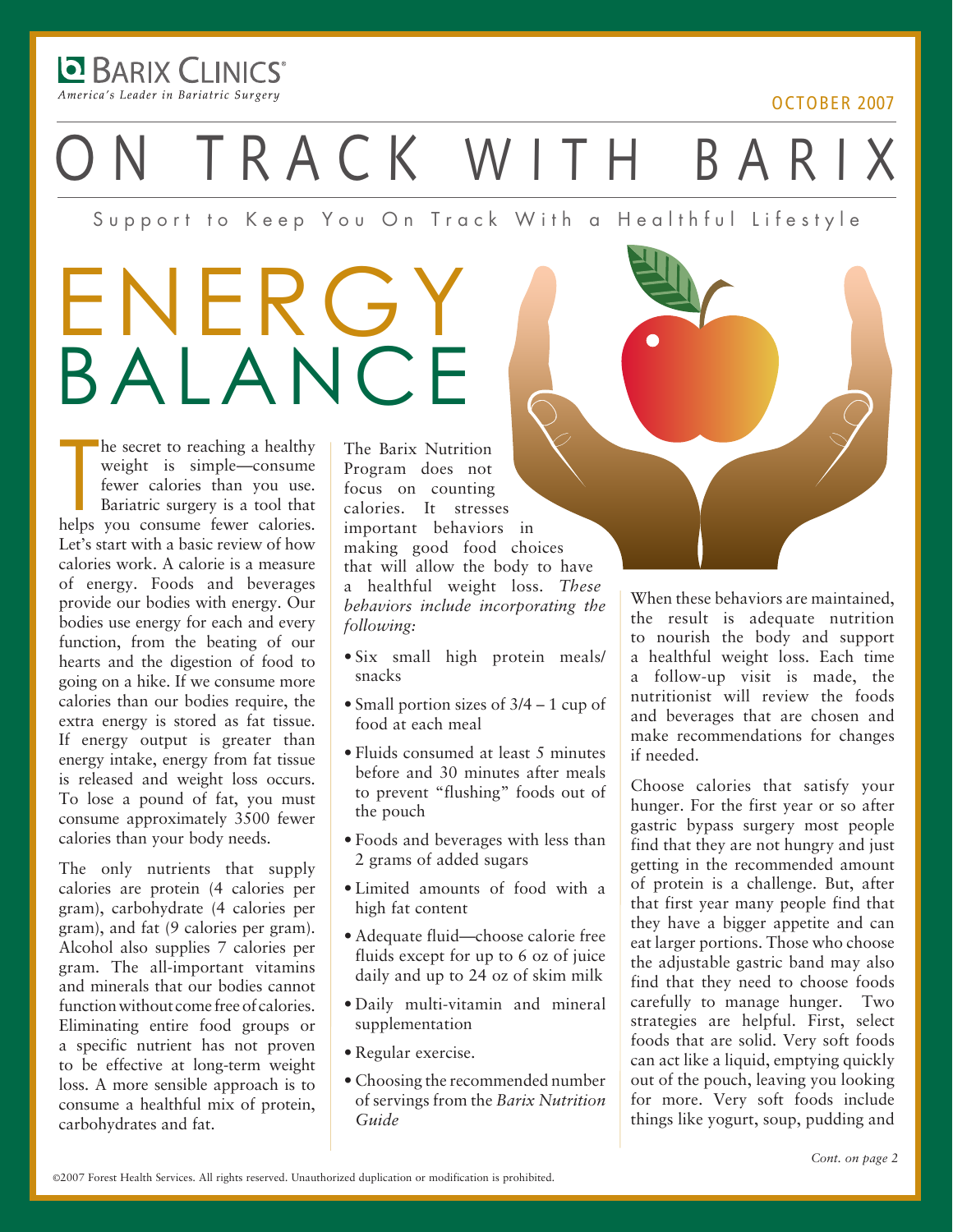applesauce. If you experience a lack of satisfaction from these types of foods, then limit the amount that you choose. The second strategy is to choose foods based upon their caloric density.

Choosing foods with a low caloric density enables you to feel satisfied with a lower overall caloric intake helping you to reach and maintain your weight goal. Your body senses fullness or satiety after eating a certain weight of food no matter how many calories it contains. The caloric density of a food is simply the number of calories it provides per ounce. Caloric dense foods those containing 68 calories or more per ounce—are no more filling than other foods. To calculate the caloric density of a food, divide the calories by the serving size in ounces. For example, an 8 oz serving of frozen chicken and vegetable bake dinner provides 360 calories. The caloric density is  $360/8 = 45$ . So this frozen entrée has a caloric density of 45. This is less than 68, so if the sugar and fat are in line, it is a good food choice. Fresh fruits and vegetables, lean meats, low fat daily products and some whole grain products have a lower caloric density. Highly processed restaurant foods and fast foods tend to have a higher caloric density. Look at the chart at right for some examples.

Calories do count, but you should not have to count calories every day for the rest of your life. Most of us are creatures of habit so develop good habits and the energy equation will work out. To make sure that your habits are supporting a negative energy balance (for weight loss) or a neutral energy balance (for weight maintenance) keep a food and exercise log for a couple of weeks. Be sure to measure your food for this short period of time—that bowl of cereal may actually be two portions instead of one.

| <b>CALORIC DENSITY</b>                |                               |                 |                                  |  |  |  |
|---------------------------------------|-------------------------------|-----------------|----------------------------------|--|--|--|
| <b>FOOD</b>                           | <b>SERVING</b><br><b>SIZE</b> | <b>CALORIES</b> | <b>CALORIC</b><br><b>DENSITY</b> |  |  |  |
| Apple                                 | 5 <sub>oz</sub>               | 81              | 16                               |  |  |  |
| McDonald's Grilled Chicken Cobb Salad | $10.7$ oz                     | 280             | 26                               |  |  |  |
| <b>Grilled Chicken Breast</b>         | 3 oz                          | 142             | 47                               |  |  |  |
| Light Bread, 1 slice                  | .7 oz                         | 35              | 50                               |  |  |  |
| Mc Donald's Hamburger                 | 3.7 oz                        | 240             | 65                               |  |  |  |
| Arby's Beef and Cheddar               | 6.9 oz                        | 480             | 70                               |  |  |  |
| McDonald's Quarter Pound Hamburger    | 6.1 oz                        | 430             | 70                               |  |  |  |
| Regular Bread, 1 slice                | 1.1 oz                        | 70              | 72                               |  |  |  |
| Arby's Cheddar Curly Fries            | 6 oz                          | 460             | 77                               |  |  |  |
| Arby's Curly Fries                    | 3.8 oz                        | 310             | 82                               |  |  |  |
| <b>McDonald's Fish Filet</b>          | 5 <sub>oz</sub>               | 410             | 82                               |  |  |  |
| Arby's Chicken Finger 4 pack          | 6.7 oz                        | 640             | 96                               |  |  |  |
| Arby's Mozzarella Sticks              | 4.8 oz                        | 470             | 98                               |  |  |  |

Regular exercise can tip the calorie balance. Keep in mind that as you lose weight, it takes less energy for your daily activities. Every move that you make from washing the breakfast dishes to walking to your car takes less energy. Think about your weight loss in terms of large bags of kitty litter, dog food or water softener salt—just something you can relate to carrying. Have you lost a 25# bag of dog food or two? Just think about carrying those bags with you throughout your day. Now you can see that you are expending a lot less energy just doing all of the things you do in a day. A regular exercise program can increase your daily energy expenditure and make up for the energy it took to carry around that excess weight. In addition to the calorie expenditure of exercise, those who maintain a regular exercise program throughout the weight loss phase limit the muscle tissue loss. This results in a higher daily energy (calorie) requirement or metabolism. A great way to insure that you are getting adequate activity each day is to wear a pedometer and make sure that you are walking at least 10,000 steps each day.

Beyond the basic energy balance equation is an area that researchers continue to learn more about every day. Everyone knows someone who appears to eat a lot and remains slim and another who seems to smell food and gain weight.

*Cont. on page 3*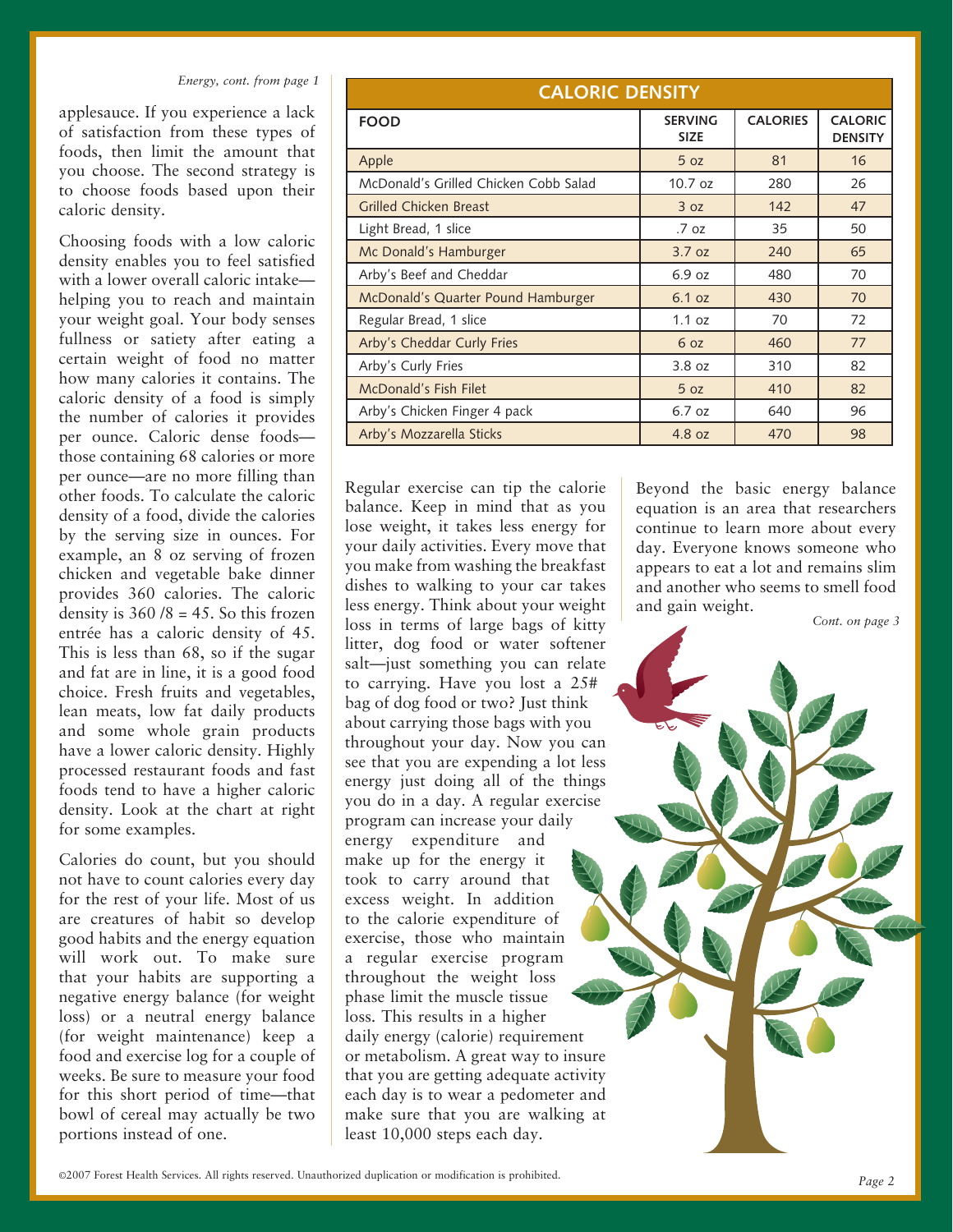*Energy,* cont. from page 2

| <b>FEMALE</b><br>Calories Required at Specific Age (1.2 activity factor) |     |            |      |      |      |  |  |
|--------------------------------------------------------------------------|-----|------------|------|------|------|--|--|
| <b>HEIGHT</b>                                                            |     | <b>AGE</b> |      |      |      |  |  |
| inches                                                                   | cm  | 20         | 30   | 40   | 50   |  |  |
| 57                                                                       | 145 | 1168       | 1112 | 1055 | 999  |  |  |
| 58                                                                       | 147 | 1194       | 1138 | 1081 | 1025 |  |  |
| 59                                                                       | 150 | 1220       | 1164 | 1108 | 1051 |  |  |
| 60                                                                       | 152 | 1246       | 1190 | 1134 | 1077 |  |  |
| 61                                                                       | 155 | 1272       | 1216 | 1160 | 1103 |  |  |
| 62                                                                       | 157 | 1299       | 1242 | 1186 | 1129 |  |  |
| 63                                                                       | 160 | 1325       | 1268 | 1212 | 1155 |  |  |
| 64                                                                       | 163 | 1351       | 1294 | 1238 | 1181 |  |  |
| 65                                                                       | 165 | 1377       | 1320 | 1264 | 1208 |  |  |
| 66                                                                       | 168 | 1403       | 1346 | 1290 | 1234 |  |  |
| 67                                                                       | 170 | 1429       | 1372 | 1316 | 1260 |  |  |
| 68                                                                       | 173 | 1455       | 1399 | 1342 | 1286 |  |  |
| 69                                                                       | 175 | 1481       | 1425 | 1368 | 1312 |  |  |
| 70                                                                       | 178 | 1507       | 1451 | 1394 | 1338 |  |  |
| 71                                                                       | 180 | 1533       | 1477 | 1420 | 1364 |  |  |
| 72                                                                       | 183 | 1559       | 1503 | 1446 | 1390 |  |  |

| <b>MALE</b><br>Calories Required at Specific Age (1.2 activity factor) |     |            |      |      |      |  |  |
|------------------------------------------------------------------------|-----|------------|------|------|------|--|--|
| <b>HEIGHT</b>                                                          |     | <b>AGE</b> |      |      |      |  |  |
| inches                                                                 | cm  | 20         | 30   | 40   | 50   |  |  |
| 62                                                                     | 157 | 1449       | 1381 | 1313 | 1245 |  |  |
| 63                                                                     | 160 | 1499       | 1431 | 1363 | 1275 |  |  |
| 64                                                                     | 163 | 1549       | 1481 | 1413 | 1345 |  |  |
| 65                                                                     | 165 | 1599       | 1531 | 1463 | 1395 |  |  |
| 66                                                                     | 168 | 1649       | 1581 | 1513 | 1445 |  |  |
| 67                                                                     | 170 | 1699       | 1631 | 1563 | 1495 |  |  |
| 68                                                                     | 173 | 1748       | 1680 | 1612 | 1544 |  |  |
| 69                                                                     | 175 | 1798       | 1730 | 1662 | 1594 |  |  |
| 70                                                                     | 178 | 1848       | 1780 | 1712 | 1644 |  |  |
| 71                                                                     | 180 | 1898       | 1830 | 1762 | 1694 |  |  |
| 72                                                                     | 183 | 1948       | 1880 | 1812 | 1744 |  |  |
| 73                                                                     | 185 | 1998       | 1930 | 1862 | 1794 |  |  |
| 74                                                                     | 188 | 2048       | 1980 | 1913 | 1844 |  |  |
| 75                                                                     | 191 | 2098       | 2030 | 1962 | 1894 |  |  |
| 76                                                                     | 193 | 2148       | 2080 | 2012 | 1944 |  |  |
| 77                                                                     | 196 | 2198       | 2130 | 2062 | 1994 |  |  |



And what about the phenomenon of rapid weight gain that follows a weight loss? If you cut your caloric intake too low will your body conserve energy to maintain its fat stores? Do fat cells really communicate with our brains? There is a complex interplay between the brain, the stomach, the intestines and the nervous system.

The hypothalamus is the center in the brain that controls appetite and metabolism through several identified hormones and neurons. The gut alone produces over 20 known messengers that impact this system. It has been hypothesized that there is an impairment in this system in those who are morbidly obese. There are differences in the way that our bodies handle calories and the calorie equation may not be as simple as it first appears. As scientists learn more about how all of this works together, we can utilize what we do know about energy balance to tip the scales in our favor. Your Barix nutritionist can help you to establish a healthful calorie goal. You may want to estimate your caloric needs by looking at the charts to the left.

To sum it all up, calories do count, although counting calories is not necessary if you focus on the Barix Nutrition Program recommendations.

Making healthful lifestyle choices will enable you to reach and maintain your weight loss goals without feeling like you are following a lifelong diet.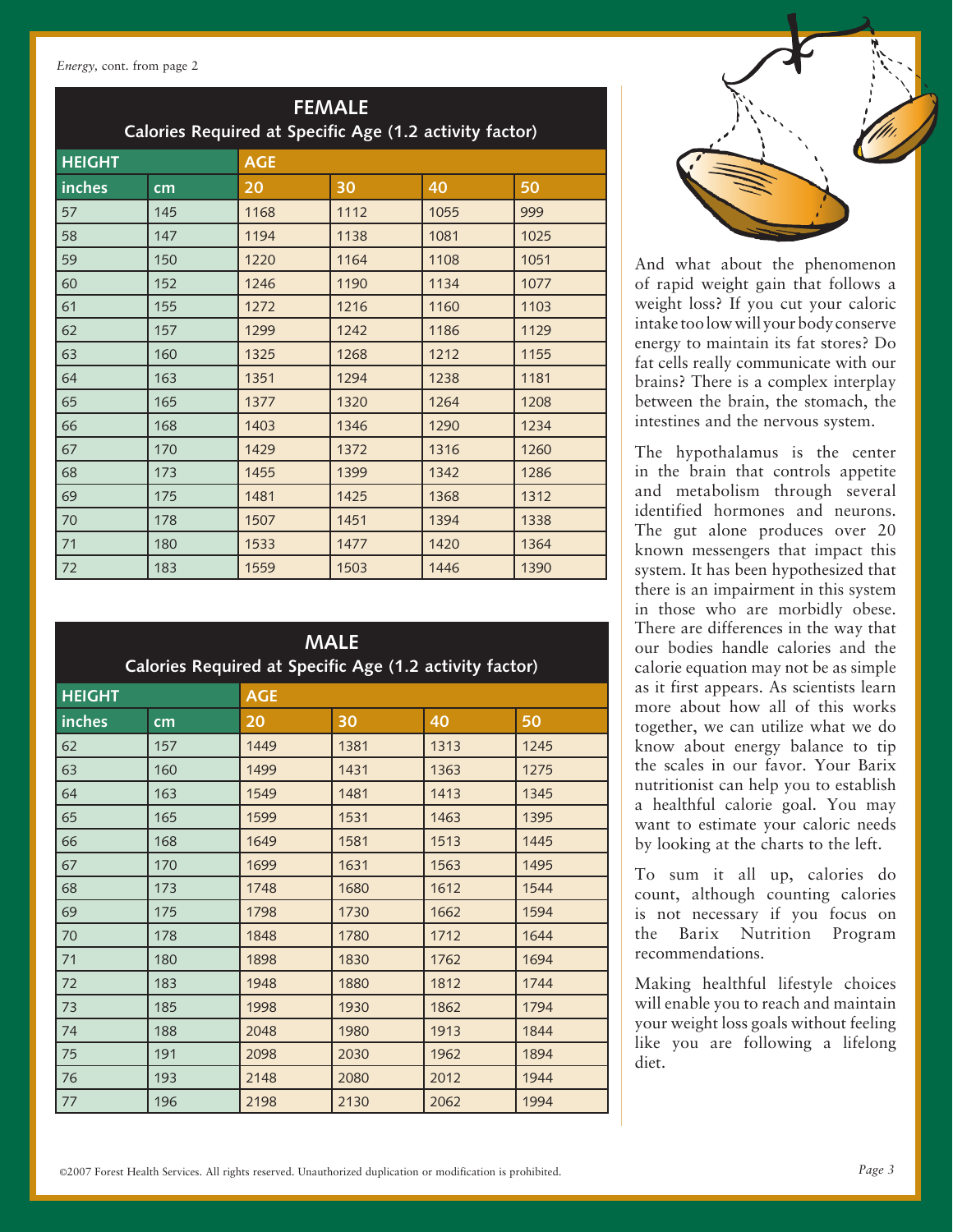## Reward Yourself

This month, you could earn a \$25 GIFT CERTIFICATE for your "It Worked For Me" tips or recipes! Just submit as many recipes and "It Worked For Me" tips as you like. The most original and creative will be awarded a \$25.00 gift certificate. Include your name and contact info with your entry—make sure your recipes follow Barix nutritional guidelines. Tips must be submitted by October 31, 2007. Please send comments, ideas, recipes and "It Worked For Me" tips to Deb Hart, RD, LD at **dhart@foresthealth.com**.

### OTHERS CARE PLEASE SHARE

Please tell us about the lives that have changed because you shared your weight-loss story. Submit your story to http://www.barixclinicsstore.com/id190. html. What you have to say may be printed in this publication or on our website and can serve as inspiration to all.



## nutrition nibbler

Constitution and the University of Texas Southwestern Medical<br>Center at Dallas have discovered<br>a gene that keeps flies and mice from cientists at the University of Texas Southwestern Medical Center at Dallas have discovered getting fat. The gene is called Adipose or Adp. The scientists were able to show that genetically engineered mice with the Adp gene became skinny. Adp seems to work in a dose related manner so the more Adp activity, the leaner the mice became. "This is good news for potential obesity treatments, because it is like a volume control instead of a light switch. It can be turned up or down, not just on or off," researcher Jonathan Gaff, MD, PhD stated. This research adds to the pool of information about the complex mechanisms that impact obesity. The development of drugs to target this system are years off.

what's new?

ectar® has two new flavors<br>that are sure to please. They<br>called Nectar Sweets and their that are sure to please. They called Nectar Sweets and their rich flavor has just the right amount of sweetness. One of our Barix new product testers described the taste as "the best protein supplement that I have ever had!" The two flavors are Chocolate Truffle and Vanilla Bean Torte. At just 100 calories, a scoop has 23 grams of protein, 0 fat and 0 carbohydrates.

**Questions** ABOUT FINANCING YOUR SURGERY? Call a **Barix Patient Service Representativ**e at 800-282-0066



had surgery in January (2007).<br>
I have committed myself to<br>
not touching pop at all. Since had surgery in January (2007). I have committed myself to I was successful at eliminating all caffeinated and carbonated drinks, I choose not to start drinking them again. Culligan Water sells a water additive called Splash. It is sugar free, full of vitamins and tastes awesome! It beats the heck out of the powered additives that don't taste nearly as sweet as this stuff.

*www.barixclinicsstore.com*

I drink 4-6 glasses of water at work with this added (which is in a liquid form so it mixes much better too) and add a packet or 2 of Splenda. It makes it taste just like Kool-Aid. Blue Bunny makes fabulous ice cream for any sweet tooth issues. Just can't go crazy because the calories are still high. Remember we didn't have surgery so that we could go back to doing all the "old" things. We had it so that we could be and have all the "new" things.

> *Note: If you haven't been to the message boards—check them out at www.barixclinicsstore. com. Caring support, good information and lots of encouragement from other patients is what you will find.*

©2007 Forest Health Services. All rights reserved. Unauthorized duplication or modification is prohibited. *Page 4*